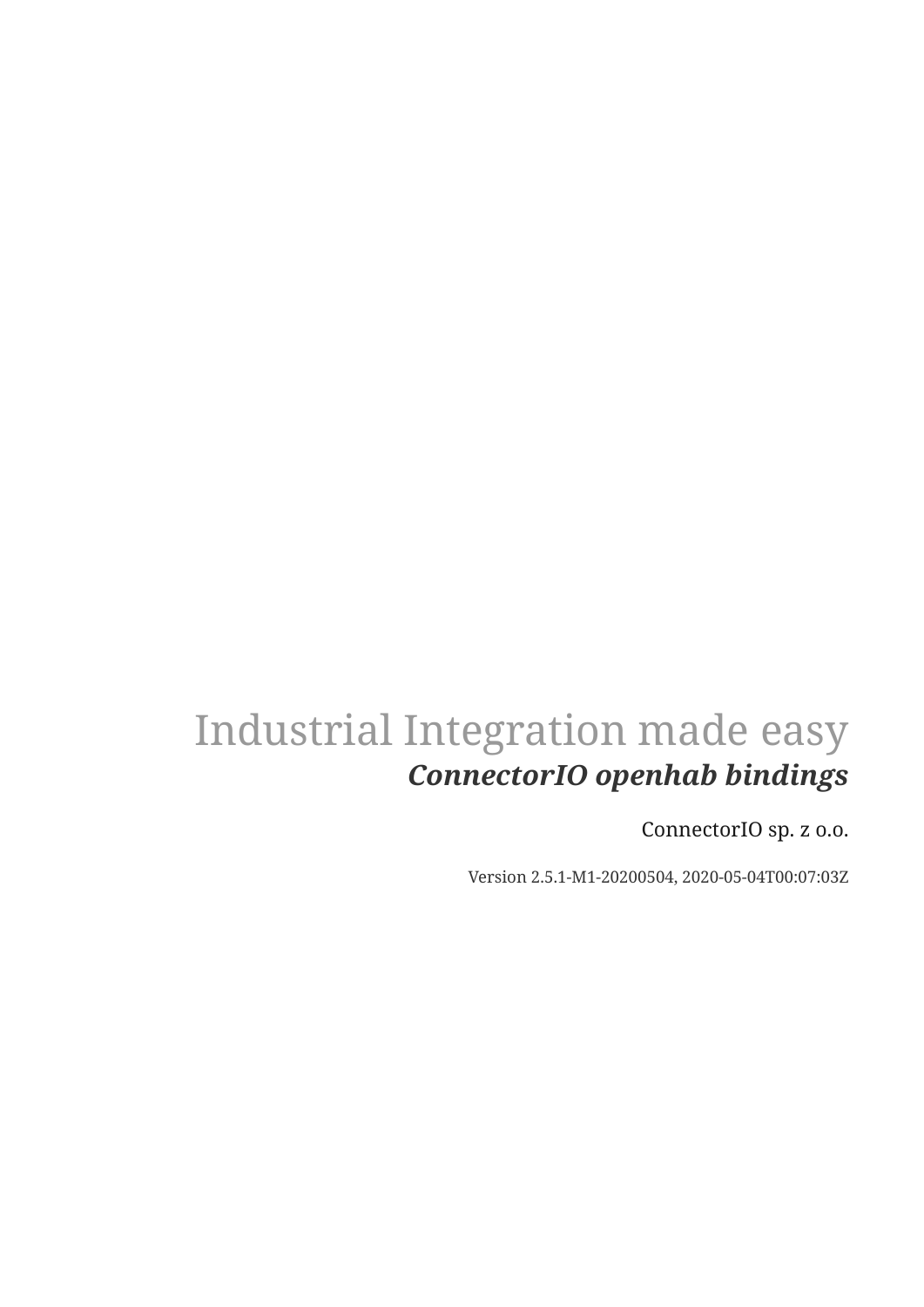## **Table of Contents**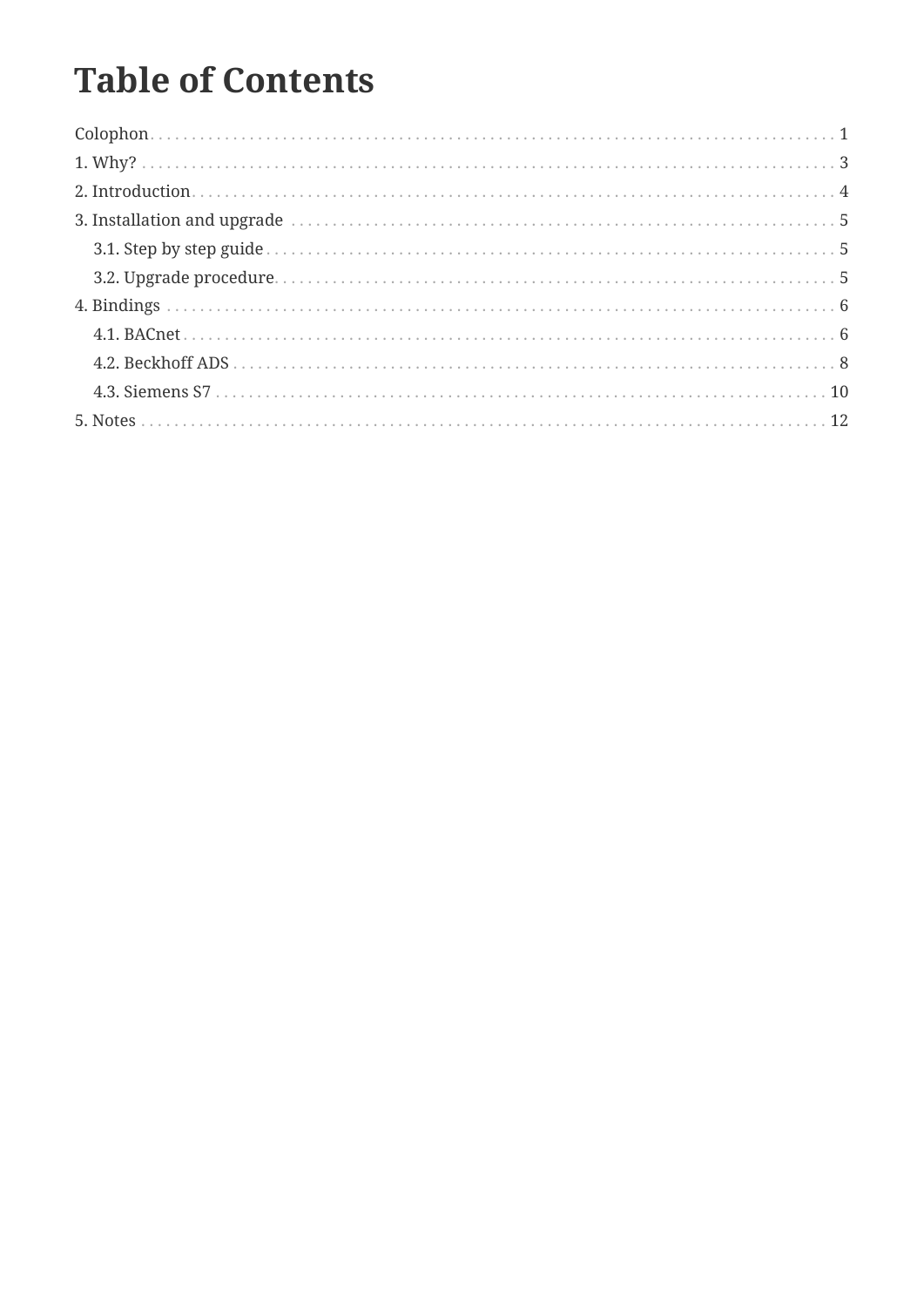# <span id="page-2-0"></span>**Colophon**

Published by ConnectorIO sp. z o.o.

© 2020 by The ConnectorIO sp z o.o.

This documentation provided as-is for information purposes.

The ® sign indicates that given name or logo is a registered trademark. We respect copyright, and we value trademarks of others. BACnet, Apache PLC4X, Siemens, Beckhoff are all registered trademarks belonging to its respective owners. Above names mentioned in this documentation are to give credits to producers of awesome equipment and libraries. They are not listed here for advertising or affirmation purposes.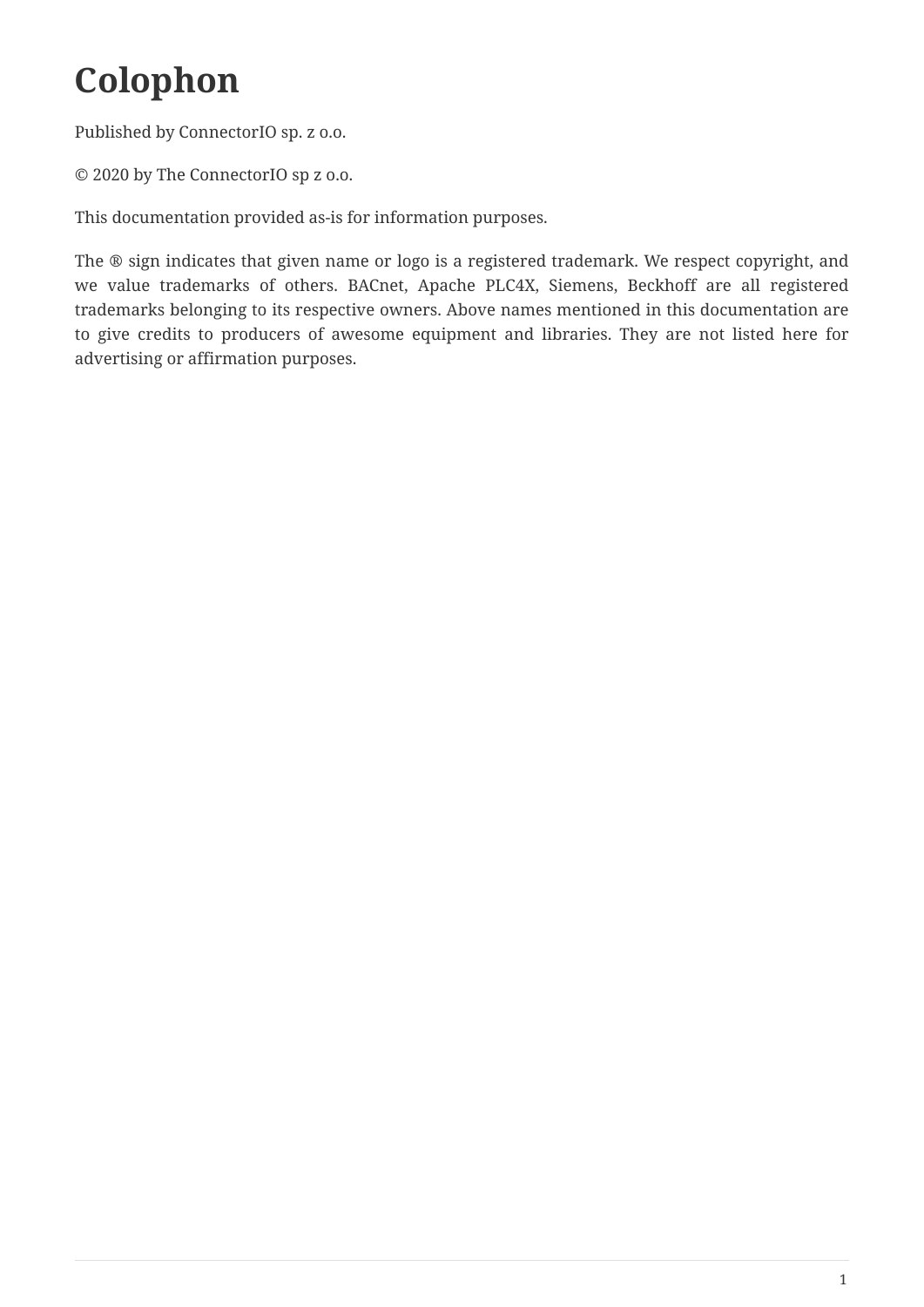This document describes installation and configuration procedure of ConnectorIO bindings in openHAB. openHAB is popular home automation software, however its architecture is flexible and allows connectivity with various hardware. From our point of view the HAB part of that name is "Hardware Abstraction Bus", and it is used in such a way by us. Vanilla openHAB connect devices such as heating boilers, multimedia systems down to small sensors or smart meters. It has also support for Modbus, solar inverters, energy meters some PLC kinds and other serial based communications.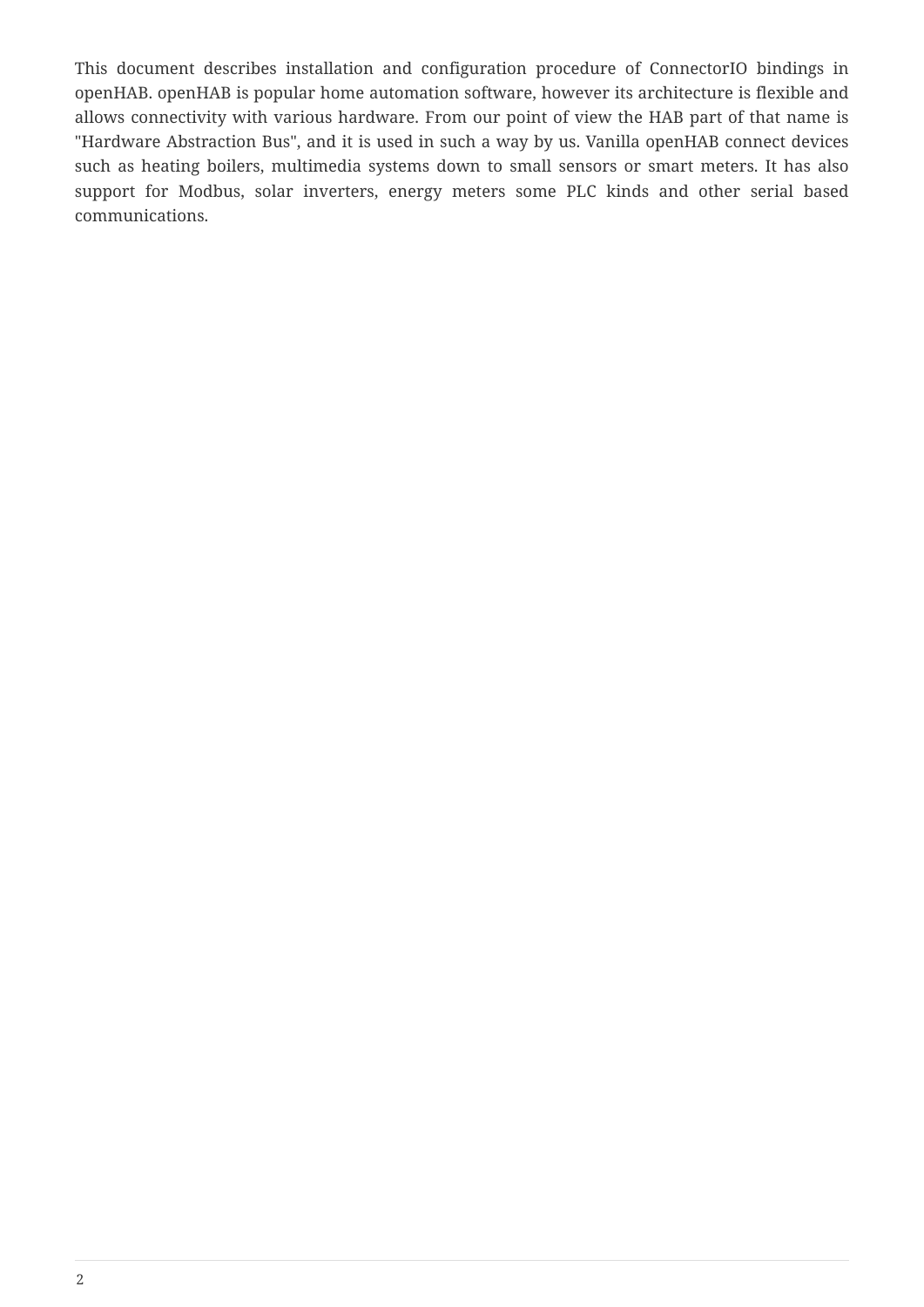# <span id="page-4-0"></span>**Chapter 1. Why?**

**Reckhoff** 

ADS<br>Drivei

Beckhoff<br>ADS<br>PLC

**Siemens** 

Siemens

 $_{PLC}^{S7}$ 

Driver

ConnectorIO addons allow plugging typical industrial protocols and hardware to openHAB. You might be curious, why bother? Well, there are few reasons, but the primary one is really ability to visualize and store received data in a unified way. openHAB is quite compact when it is properly installed thus can be used as IoT gateway. With ConnectorIO bindings it will not become an IIoT gateway right away, however will gather connectivity abilities typical for these.

A below legend indicates with dark blue color components developed and solely maintained by ConnectorIO. Other colors indicate major dependencies used by us to provide desired functionality. To matter of fact, ConnectorIO bindings are third party addons for openHAB.



BACnet4j

**BACnet** 

Zone<br>Controller

**BACnet**<br> **HVAC**<br> **Device** 

Hardware /<br>Protocol level

Device level

BACnet4J

**BACnet**<br>Enabled<br>PLC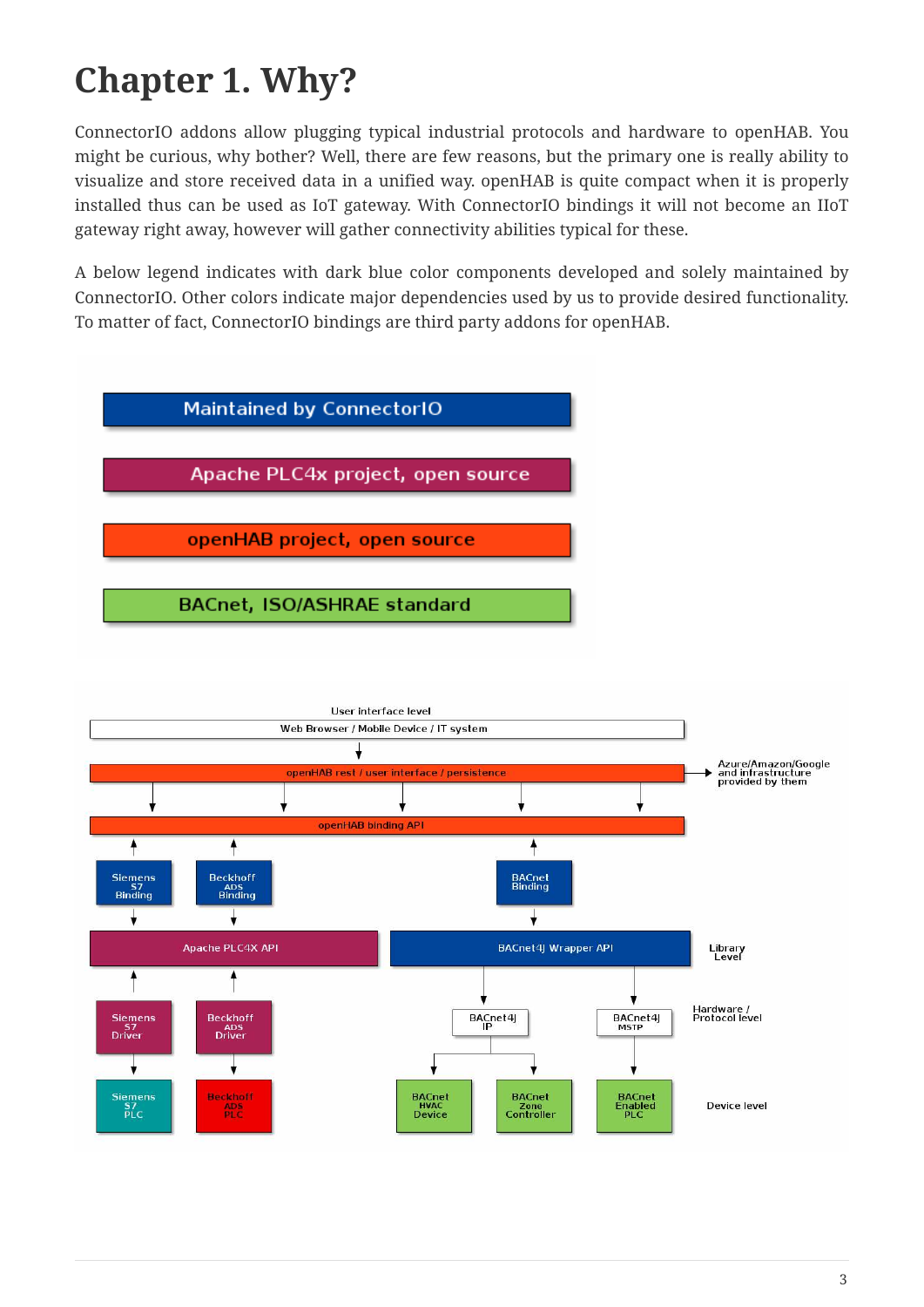## <span id="page-5-0"></span>**Chapter 2. Introduction**

This documentation describes mainly how to configure industrial integrations supplied by ConnectorIO. In order to fully understand, "how" various assets are organized in openHAB, you need to learn some basic terms.

Main concepts which are used in openHAB are:

- bridges usually represents a connection or complex element which can have things. Be aware, that bridge can be a child of another bridge too.
- things representation of a given functionality, typically representing a piece of hardware or software function. Main responsibility of this element is to group operations of certain asset in one place.
- channels each thing might have 0 and more channels which are inputs or outputs, generally speaking functions. A channel represents a single, atomic value or switch which can be controlled. One channel can have 0 or more linked items.
- items items are elements which are created for visualisation and/or persistence reasons. Since one "thing" can have multiple "channels" the item allows selecting which channels of a device to track.
- links it is a relation between item and channel. For each item there is one link.

Keep in mind above definitions because they will be referred in this documentation. Bindings provided by ConnectorIO give possibility to create bridges and things which do represent industrial hardware. First three elements are defined by shipped integration software, while later two are user responsibility.

If you still look for additional explanation please read more about [concepts used in openHAB.](https://www.openhab.org/docs/concepts/)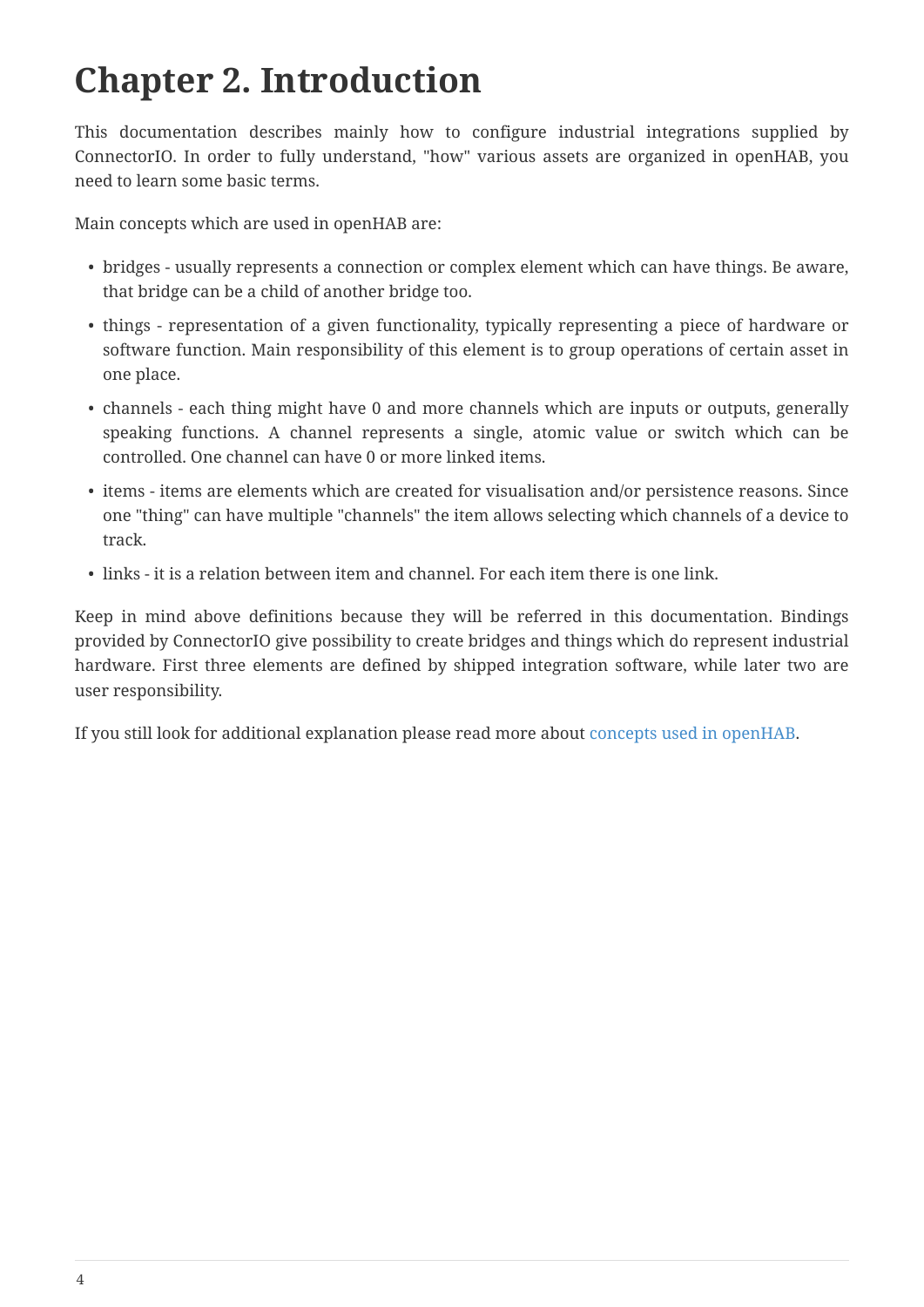# <span id="page-6-0"></span>**Chapter 3. Installation and upgrade**

Each ConnectorIO binding is one archive. These archives have a KAR extension in their file name. If you need to use multiple protocols then you will need to repeat below procedure for each of them.

## <span id="page-6-1"></span>**3.1. Step by step guide**

First of all you need to install openHAB. Please follow official [openHAB documentation](https://www.openhab.org/docs/installation/) and find instructions for your hardware platform.

Once your openHAB is up and running you can proceed to installation of bindings.

- 1. Download selected addons.
- 2. Locate your openHAB installation.
- 3. Find addons folder. With standard linux/openhabian installations it is /usr/share/openhab2/addons.
- 4. Copy KAR to this folder.
- 5. Launch browser.
- 6. Navigate to openHAB server user interface.
- 7. Pick paperUI from openHAB dashboard.
- 8. Navigate to Addons > Bindings.
- 9. Find integration you plan to install by typing protocol or brand name in search box.
- 10. Click install and wait for operation to complete.

### <span id="page-6-2"></span>**3.2. Upgrade procedure**

Because there is no guarantee which version of binding will start first you need to uninstall earlier version manually. The procedure for uninstalling is following:

- 1. Launch browser.
- 2. Navigate to openHAB server user interface.
- 3. Pick paperUI from openHAB dashboard.
- 4. Navigate to Addons > Bindings.
- 5. Find integration you plan to update.
- 6. Click uninstall.
- 7. Go to addons directory and remove selected KAR file.
- 8. Restart openHAB.

Do not worry about things which you created before. Their definitions and configurations will be kept in openHAB database. During upgrade, you will just loose ability to read their state. After successful installation of new version, they should automatically be back to "online" state.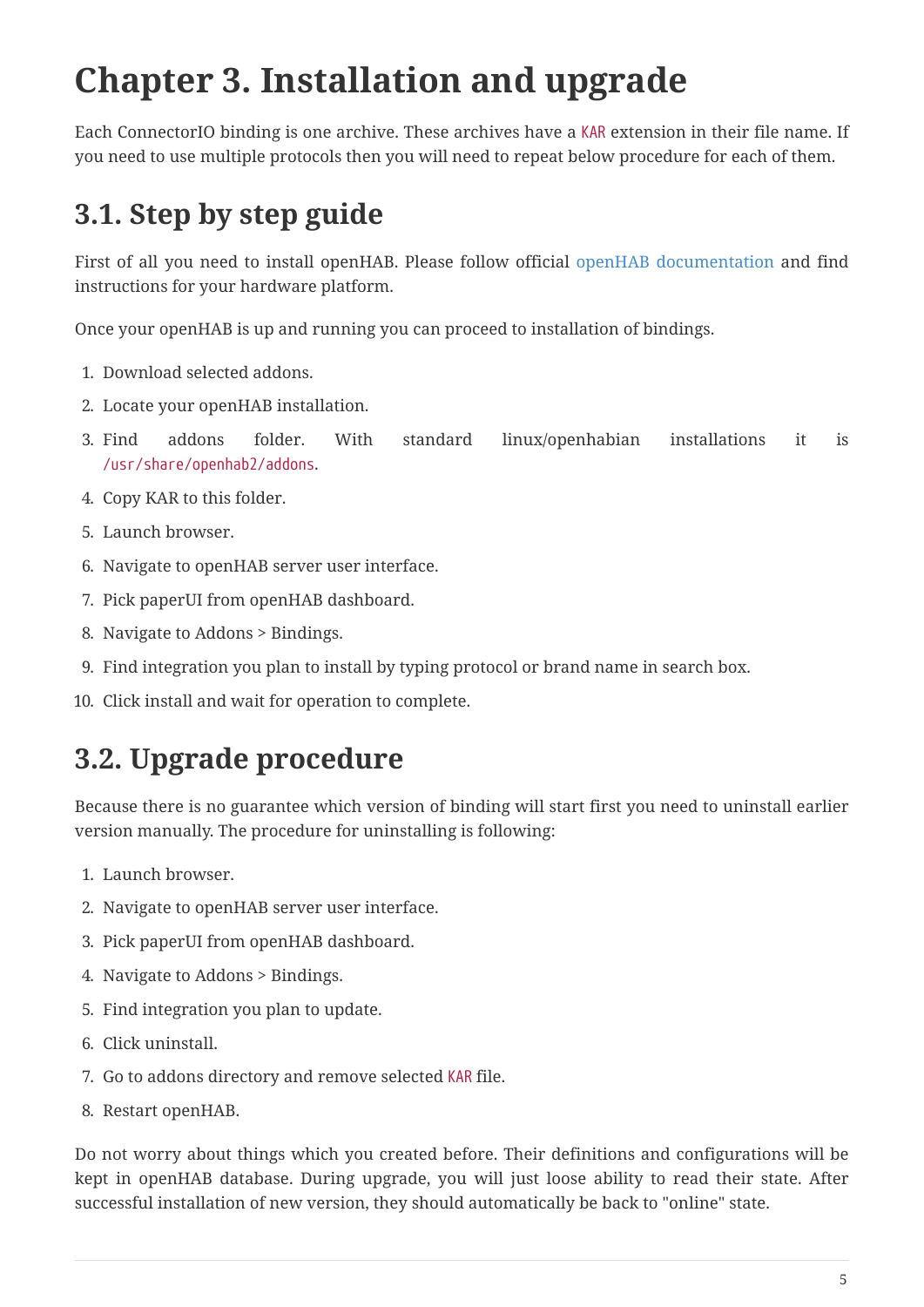# <span id="page-7-0"></span>**Chapter 4. Bindings**

### <span id="page-7-1"></span>**4.1. BACnet**

BACnet is shortcut of "Building Automation and Control Networks". As name suggests this protocol is very popular in building automation and control applications for HVAC but also other elements in infrastructure. BACnet is an open standard both in North America (ASHARE) and worldwide (ISO).

The protocol initially defined 23 standard object types, kinds of inputs/outputs and their role in automation systems. However this number grew up since 1990's.

The ConnectorIO BACnet binding allows to read values from the BACnet network as well as write (command) compatible devices from openHAB.



Currently, this binding uses library licensed under GPL license. Consider that if you plan to use related code commercially.

### **4.1.1. Supported hardware**

All devices capable of communication BACnet.

#### **4.1.2. Supported things and bridges**

| <b>Thing</b> | <b>Type</b> | <b>Name</b>               | <b>Description</b>                                                                                        |
|--------------|-------------|---------------------------|-----------------------------------------------------------------------------------------------------------|
| ipv4         | bridge      | <b>BACnet/IP</b> bridge   | The BACnet/IP bridge<br>allows to connect<br>devices supporting<br>communication over<br>BACnet/IP.       |
| ip-device    | bridge      | <b>BACnet/IP</b> device   | Device which is<br>commendable over<br>network connection.                                                |
| mstp         | bridge      | <b>BACnet/MSTP Bridge</b> | The BACnet mstp<br>bridge allows to<br>connect devices<br>communicating over<br>serial interface (RS485). |
| mstp-device  | bridge      | <b>BACnet/MSTP</b> device | Device which is<br>commendable over<br>serial connection.                                                 |

Following object types are supported:

• Analog input / output / value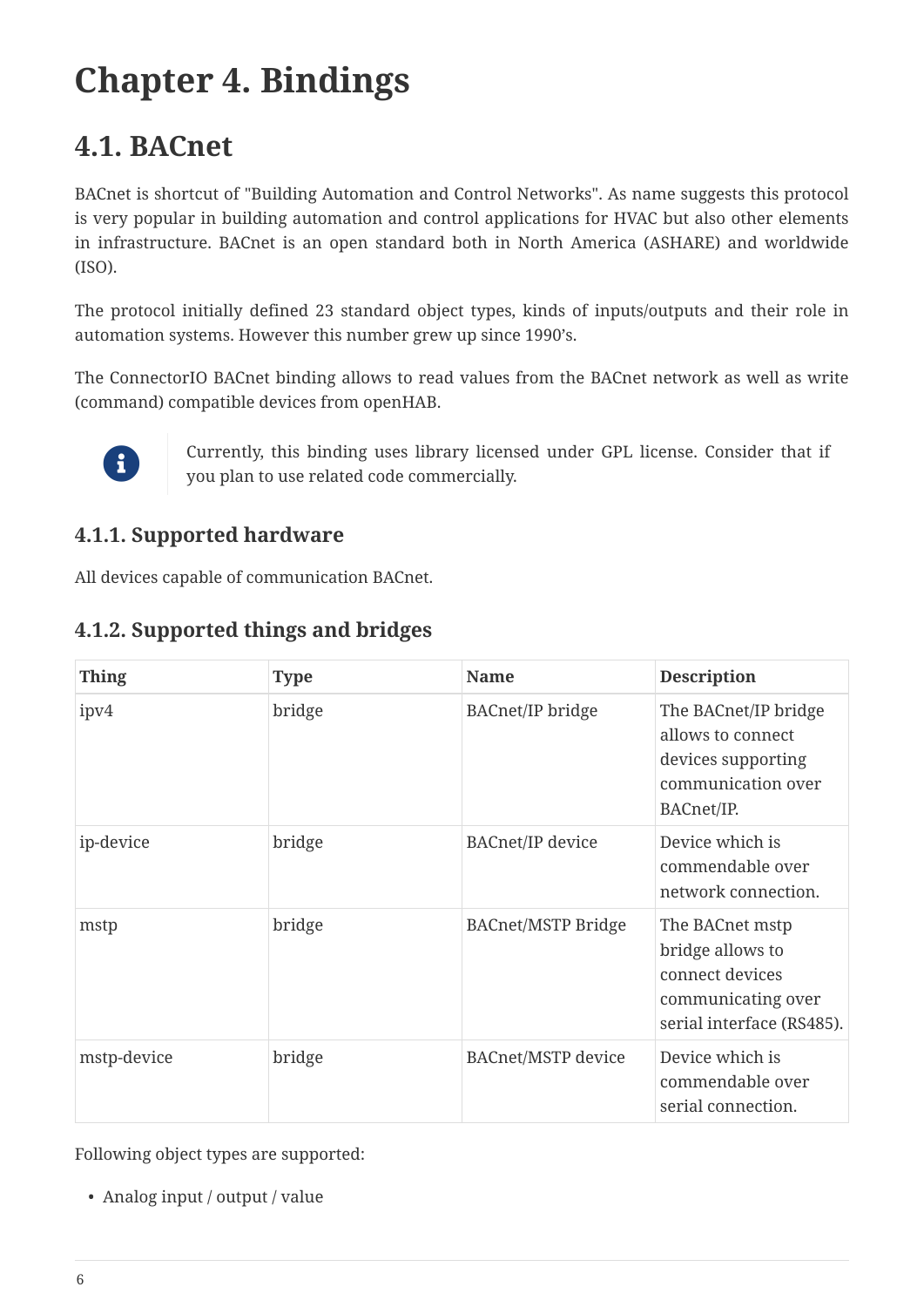- Binary input / output / value
- Multi state input / output / value
- Pulse converter

For test purposes below object types are available, however they are not officially supported.

- Schedule (not working)
- Character String
- Large analog
- Octet String
- Time
- Integer
- Positive Integer
- Date Time Pattern
- Time Pattern
- Date Pattern
- Accumulator

In order to start reading data from BACnet or commanding devices you need to create a valid connection (mstp or ipv4). Once done then you can start adding mstp-device or ip-device instances. Because BACnet objects have multiple properties they are modelled as separate things.



Currently binding supports only reading/writing of Present Value property.

Binding does not support Change of Value (COV) notifications yet.

### **4.1.3. Textual configuration**

Below is example of a text configuration which you can upload to your openhab. It allows to use a regular version control system to track changes over time. The same can be done via user interface.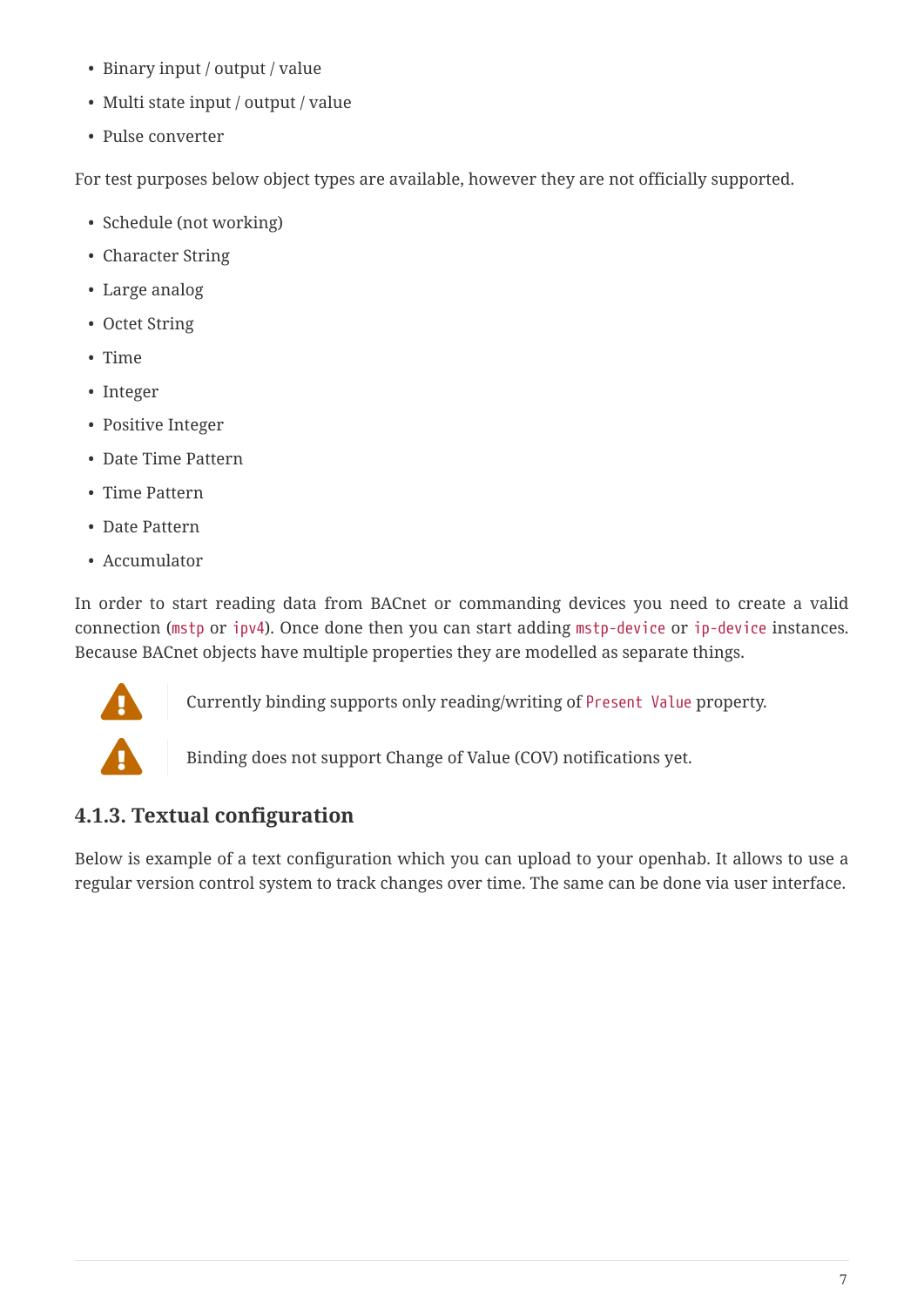```
Bridge co7io-bacnet:ipv4:local "BACnet Network" [ localNetworkNumber=0,
localDeviceId=1010, localBindAddress=10.10.10.10, broadcastAddress="10.10.10.255" ] {
      Bridge ip-device "HVAC unit" [address="10.10.10.20", instance=1, network=0] {
          Thing analog-intput "Exhaust Temperature" [refreshInterval="500"] {
              channels:
                  Type writeableNumber: ai1 "Temperature reading" [instance=1]
          }
          Thing analog-intput "Supply Temperature" [refreshInterval="500"] {
              channels:
                  Type writeableNumber: ai2 "Temperature reading" [instance=2]
          }
     }
}
```
### <span id="page-9-0"></span>**4.2. Beckhoff ADS**

The "ADS" shortcut stands for "Automation Device Specification". It is often used with "AMS" which might be decoded as "Automation Message Specification". We do distinguish these terms cause they have different role. AMS is a routing and virtual networking layer and ADS is data exchange layer built on top of it. In order to communicate with ADS devices you must have AMS capabilities first.

Devices which are compatible with this protocol are usually Windows based PLCs of the same brand.

The ConnectorIO ADS binding allows to read values from the PLC as well as write it based on values set in openHAB.

#### **4.2.1. Supported hardware**

All devices capable of communication AMS/ADS.

#### **4.2.2. Supported things and bridges**

| <b>Thing</b> | <b>Type</b> | <b>Name</b>                           | <b>Description</b>                                                  |
|--------------|-------------|---------------------------------------|---------------------------------------------------------------------|
| ams          | bridge      | Beckhoff AMS/ADS<br>Network           | Defines AMS identifiers<br>for communicating<br>with other devices. |
| network      | bridge      | Beckhoff ADS Network<br><b>Bridge</b> | <b>TCP/IP Connection to</b><br>Beckhoff PLC                         |
| serial       | bridge      | Beckhoff ADS Serial<br><b>Bridge</b>  | Serial port connection<br>to Beckhoff PLC (note -<br>not tested).   |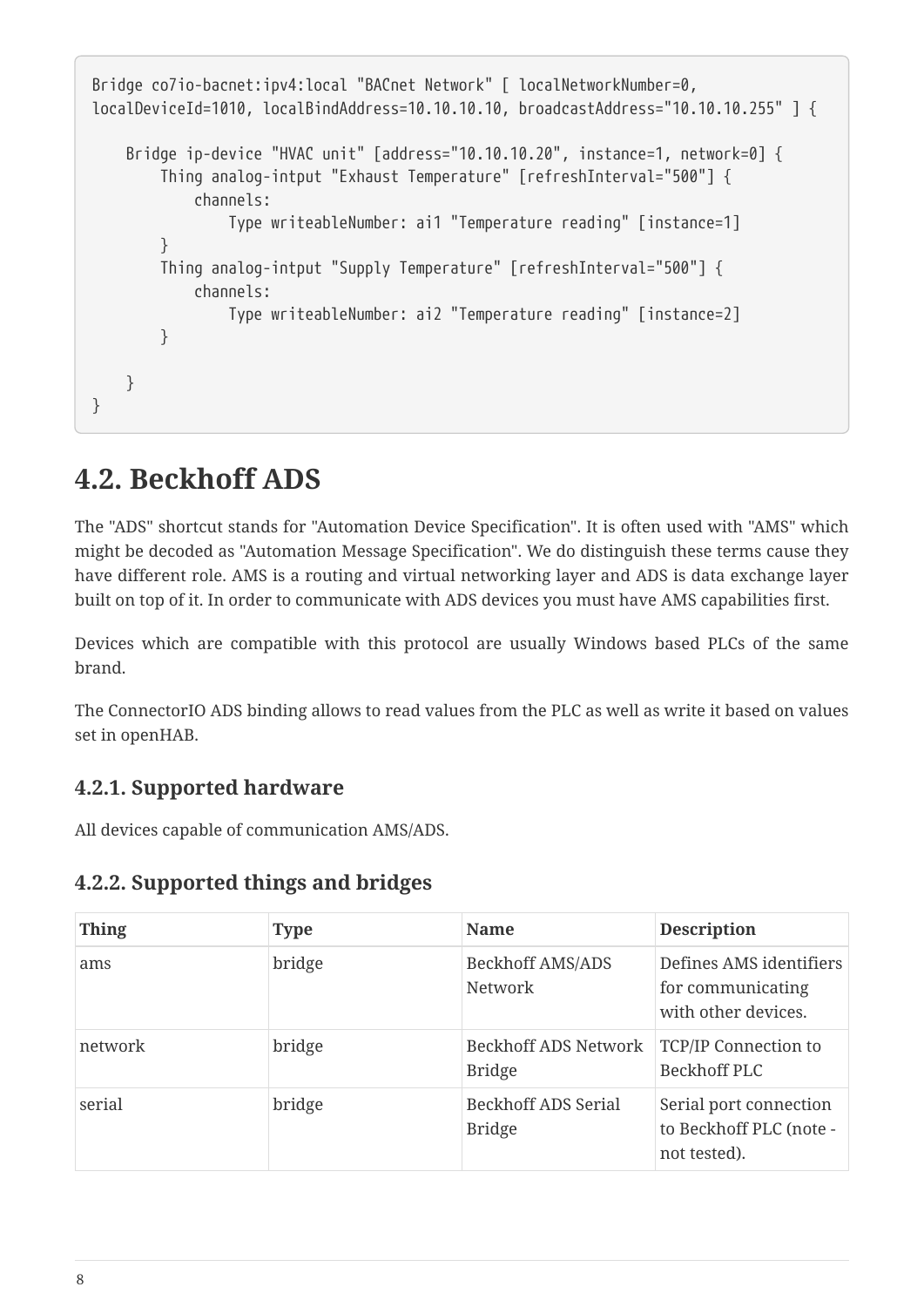| <b>Thing</b> | Type  | <b>Name</b>         | <b>Description</b>                                                               |
|--------------|-------|---------------------|----------------------------------------------------------------------------------|
| ads          | thing | Beckhoff ADS device | A PLC with ADS<br>communication<br>capabilities which can<br>be polled for data. |

In order to start reading data you need to create at least one ams bridge with network or serial connection. Once done then you can start adding ads devices. Be aware that there might be multiple ads devices for single connection allowing to group PLC inputs and outputs. If your PLC controls multiple motors then each of them can be created as a ads thing with separate state.

Because it is possible to configure polling (sampling) interval for each of above elements you can also group I/O by frequency of updates.

### **4.2.3. Textual configuration**

 $\bigcirc$ 

Below is example of a text configuration which you can upload to your openhab. It allows to use a regular version control system to track changes over time. The same can be done via user interface.

```
Bridge co7io-plc4x-ads:ams:local "My connection" [ sourceAmsId="10.10.10.10.1.1",
sourceAmsPort="30000", ipAddress="10.10.10.10", broadcastAddress="10.10.10.255" ] {
      Bridge network [targetAmsId="10.10.10.20.1.1", targetAmsPort="851",
host="10.10.10.20"] {
          Thing ads "Inputs" [refreshInterval="500"] {
              channels:
                  Type switch: Input001 "Input 001" [field="0x0000/0x0001:BOOL"]
                  Type switch: Input002 "Input 002" [field="0x0000/0x0002:BOOL"]
                  Type switch: Input003 "Input 003" [field="0x0000/0x0003:BOOL"]
                  Type switch: Input004 "Input 004" [field="0x0000/0x0004:BOOL"]
                  Type switch: Input005 "Input 005" [field="0x0000/0x0005:BOOL"]
          }
          Thing ads "Outputs" [refreshInterval="500"] {
              channels:
                  Type switch: Output001 "Output 001" [field="0x0001/0x0001:BOOL"]
                  Type switch: Output002 "Output 002" [field="0x0001/0x0002:BOOL"]
                  Type switch: Output003 "Output 003" [field="0x0001/0x0003:BOOL"]
                  Type switch: Output004 "Output 004" [field="0x0001/0x0004:BOOL"]
                  Type switch: Output005 "Output 005" [field="0x0001/0x0005:BOOL"]
          }
     }
}
```
Create multiple things to manage inputs and outputs of your device in an organized way. All of them will reuse the same network or serial connection. Their role is to make navigation over complex installations easier.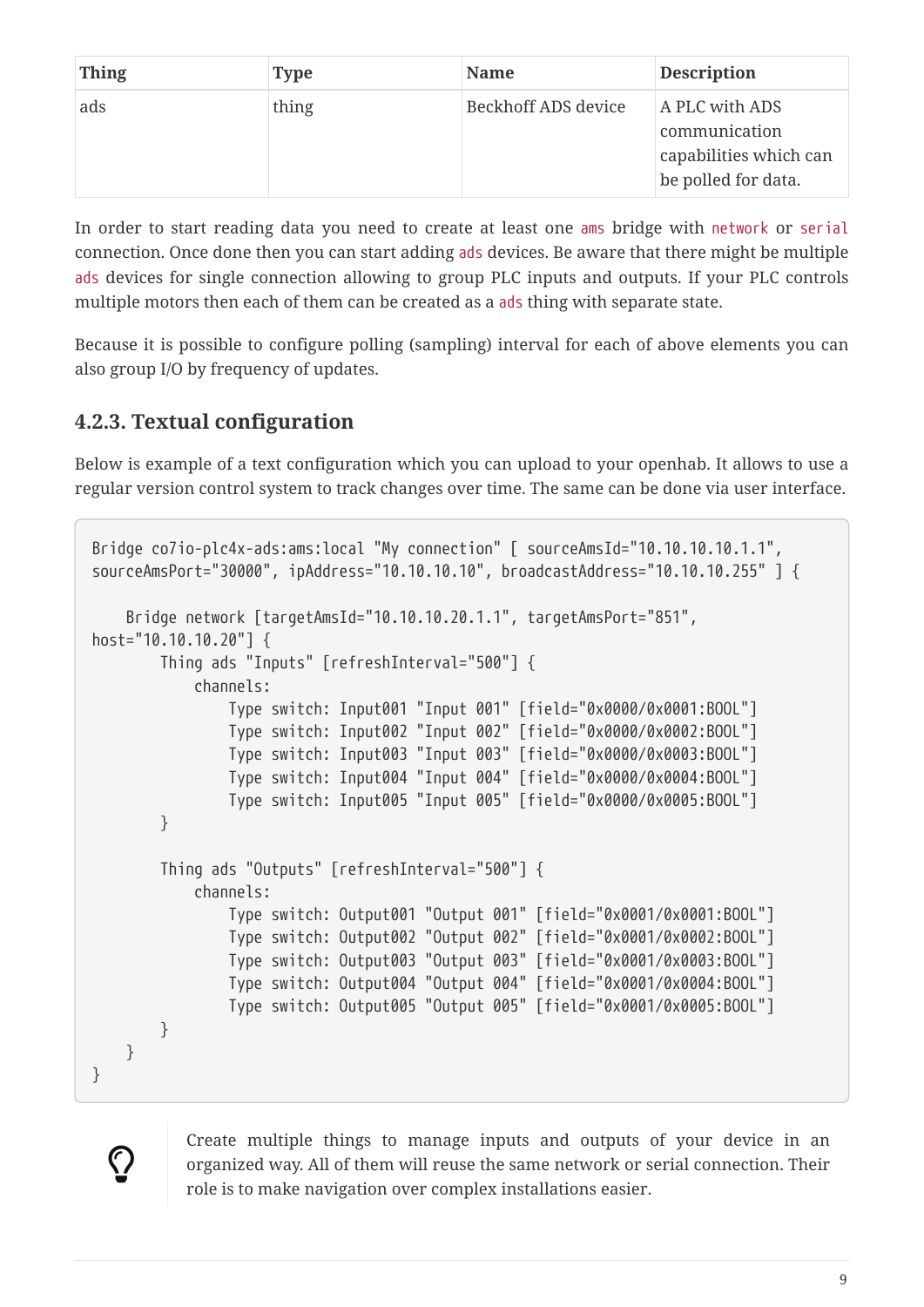### <span id="page-11-0"></span>**4.3. Siemens S7**

The "S7" shortcut stands for "Step 7".

Devices which are compatible with this protocol are usually Siemens PLCs. The ConnectorIO S7 binding allows to read values from the PLC as well as write it based on values set in openHAB.

#### **4.3.1. Supported hardware**

Models supported by this integration are S7-300, 400, 1200, 1500 and Logo which uses same protocol.

#### **4.3.2. Supported things and bridges**

| <b>Thing</b> | <b>Type</b> | <b>Name</b>                        | <b>Description</b>                                                              |
|--------------|-------------|------------------------------------|---------------------------------------------------------------------------------|
| network      | bridge      | Siemens S7 TCP/IP<br><b>Bridge</b> | <b>TCP/IP Connection to</b><br>Siemens PLC                                      |
| s7           | thing       | Siemens S7 device                  | A PLC with S7<br>communication<br>capabilities which can<br>be polled for data. |

In order to start reading data you need to create at least one network bridge with s7 device. Be aware that there might be multiple s7 devices for a single connection allowing to group PLC inputs and outputs. If your PLC controls multiple motors then each of them can be created as a s7 thing with separate state.

Because it is possible to configure polling (sampling) interval for each of above elements you can also group I/O by frequency of updates.

### **4.3.3. Textual configuration**

Below is example of a text configuration which you can upload to your openhab. It allows to use a regular version control system to track changes over time. The same can be done via user interface.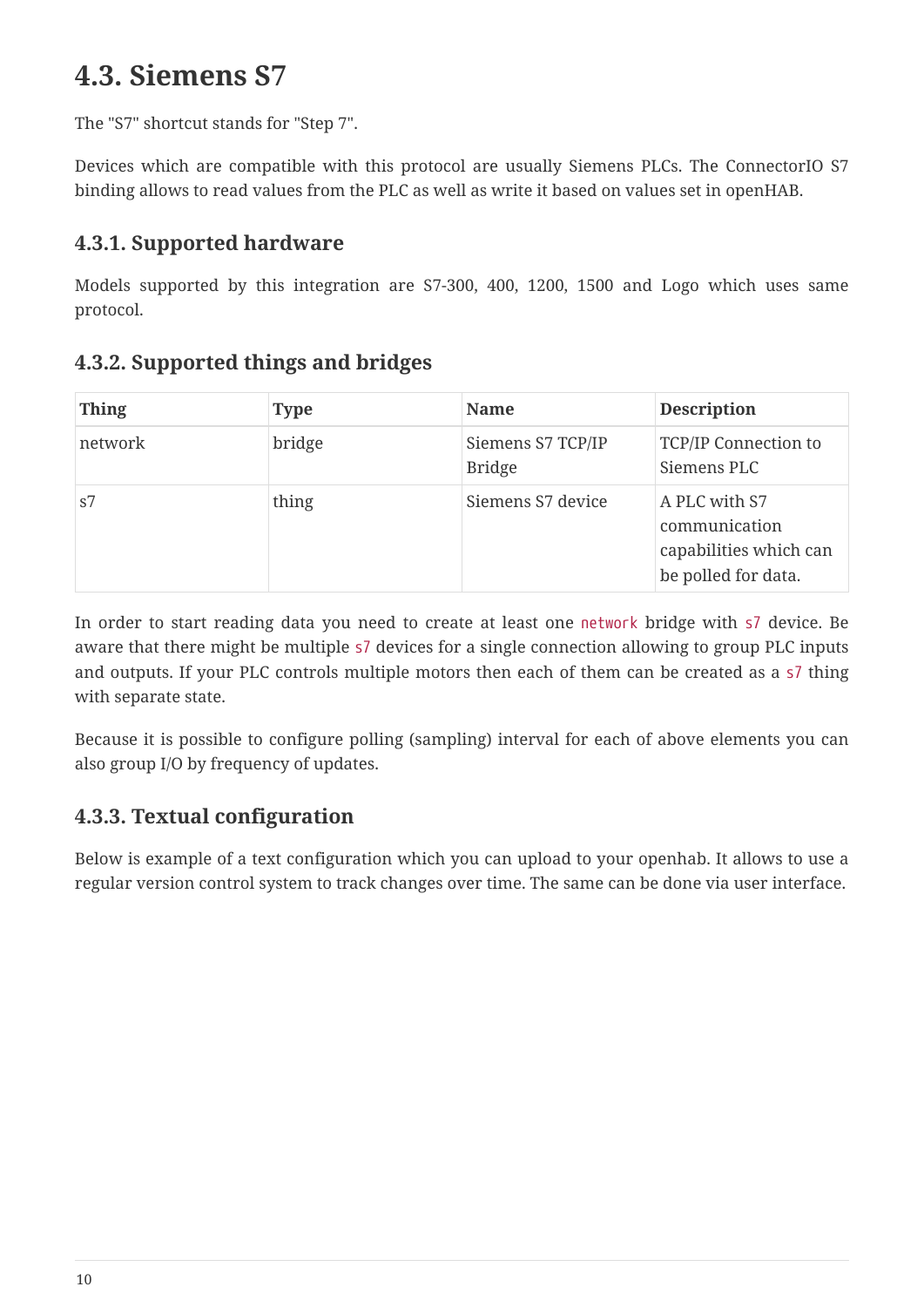```
Bridge co7io-plc4x-s7:network:local "S7-1200 vYXZ" [ host="10.10.10.10", rack=0,
slot=0 ] {
      Thing s7 "Inputs" [refreshInterval="500"] {
          channels:
              Type switch: Input001 "Input 001" [field="I0.1:BOOL"]
              Type switch: Input002 "Input 002" [field="I0.2:BOOL"]
              Type switch: Input003 "Input 003" [field="I0.3:BOOL"]
              Type switch: Input004 "Input 004" [field="I0.4:BOOL"]
              Type switch: Input005 "Input 005" [field="I0.5:BOOL"]
      }
      Thing s7 "Outputs" [refreshInterval="500"] {
          channels:
              Type switch: Output001 "Output 001" [field="Q0.1:BOOL"]
              Type switch: Output002 "Output 002" [field="Q0.2:BOOL"]
              Type switch: Output003 "Output 003" [field="Q0.3:BOOL"]
              Type switch: Output004 "Output 004" [field="Q0.3:BOOL"]
              Type switch: Output005 "Output 005" [field="Q0.5:BOOL"]
      }
}
```
Create multiple things to manage inputs and outputs of your device in an organized way. All of them will reuse the same network or serial connection. Their role is to make navigation over complex installations easier.